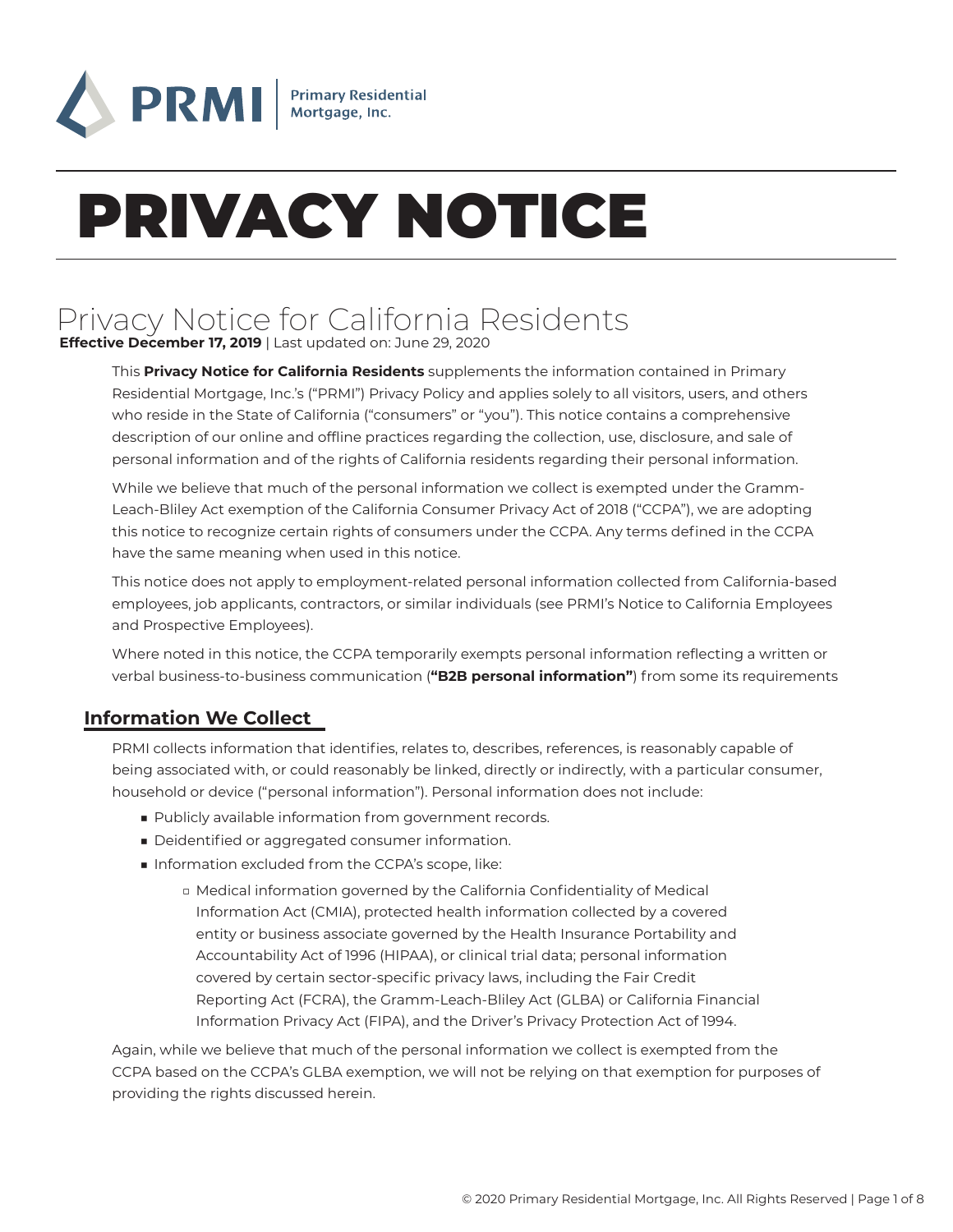In particular, we may collect the following categories of personal information from our consumers:

| <b>Category</b>                                                                                                                                          | <b>Examples</b>                                                                                                                                                                                                                                                                                                                                                                                                                                                                           |
|----------------------------------------------------------------------------------------------------------------------------------------------------------|-------------------------------------------------------------------------------------------------------------------------------------------------------------------------------------------------------------------------------------------------------------------------------------------------------------------------------------------------------------------------------------------------------------------------------------------------------------------------------------------|
| A. Identifiers                                                                                                                                           | A real name, alias, postal address, unique personal identifier,<br>online identifier, Internet Protocol address, email address,<br>account name, Social Security number, driver's license<br>number, passport number, or other similar identifiers.                                                                                                                                                                                                                                       |
| <b>B. Personal information</b><br>categories listed in the<br><b>California Customer</b><br>Records statute (Cal. Civ.<br>Code § 1798.80(e)).            | A name, signature, Social Security number, physical characteristics<br>or description, address, telephone number, passport number, driver's<br>license or state identification card number, insurance policy number,<br>education, employment, employment history, bank account number,<br>credit card number, debit card number, or any other financial<br>information, or medical information Some personal information<br>included in this category may overlap with other categories. |
| <b>C. Protected classification</b><br>characteristics under<br>California or federal law.                                                                | Age (40 years or older), race, color, ancestry, national origin,<br>citizenship, religion or creed, marital status, medical condition,<br>physical or mental disability, sex (including gender, gender<br>identity, pregnancy or childbirth and related medical<br>conditions), sexual orientation, veteran or military status.                                                                                                                                                           |
| <b>D. Commercial information</b>                                                                                                                         | Records of personal property, products or services purchased,<br>obtained, or considered, or other purchasing or consuming histories.                                                                                                                                                                                                                                                                                                                                                     |
| E. Internet or other similar<br>network activity.                                                                                                        | Browsing history, search history, information on a consumer's<br>interaction with a website, application, or advertisement.                                                                                                                                                                                                                                                                                                                                                               |
| <b>F. Geolocation data.</b>                                                                                                                              | Physical location.                                                                                                                                                                                                                                                                                                                                                                                                                                                                        |
| G. Sensory data.                                                                                                                                         | Audio, electronic, visual, or similar information.                                                                                                                                                                                                                                                                                                                                                                                                                                        |
| H. Professional or employment-<br>related information.                                                                                                   | Current or past job history or performance evaluations.                                                                                                                                                                                                                                                                                                                                                                                                                                   |
| I. Non-public education<br>information (per the Family<br><b>Educational Rights and</b><br>Privacy Act (20 U.S.C. Section<br>1232g, 34 C.F.R. Part 99)). | Education records directly related to a student maintained<br>by an educational institution or party acting on its<br>behalf, such as grades, transcripts, class lists, student<br>identification codes, or student financial information.                                                                                                                                                                                                                                                |

PRMI obtains the categories of personal information listed above from the following categories of sources:

- Directly from you. For example, from forms you complete, applications you submit, or products and services you obtain.
- Indirectly from you. For example, from lead generation companies.
- Service Providers. For example, credit bureaus or credit and verification providers.
- Government entities. For example, from government records.
- Data Analytics Providers. For example, Google Analytics.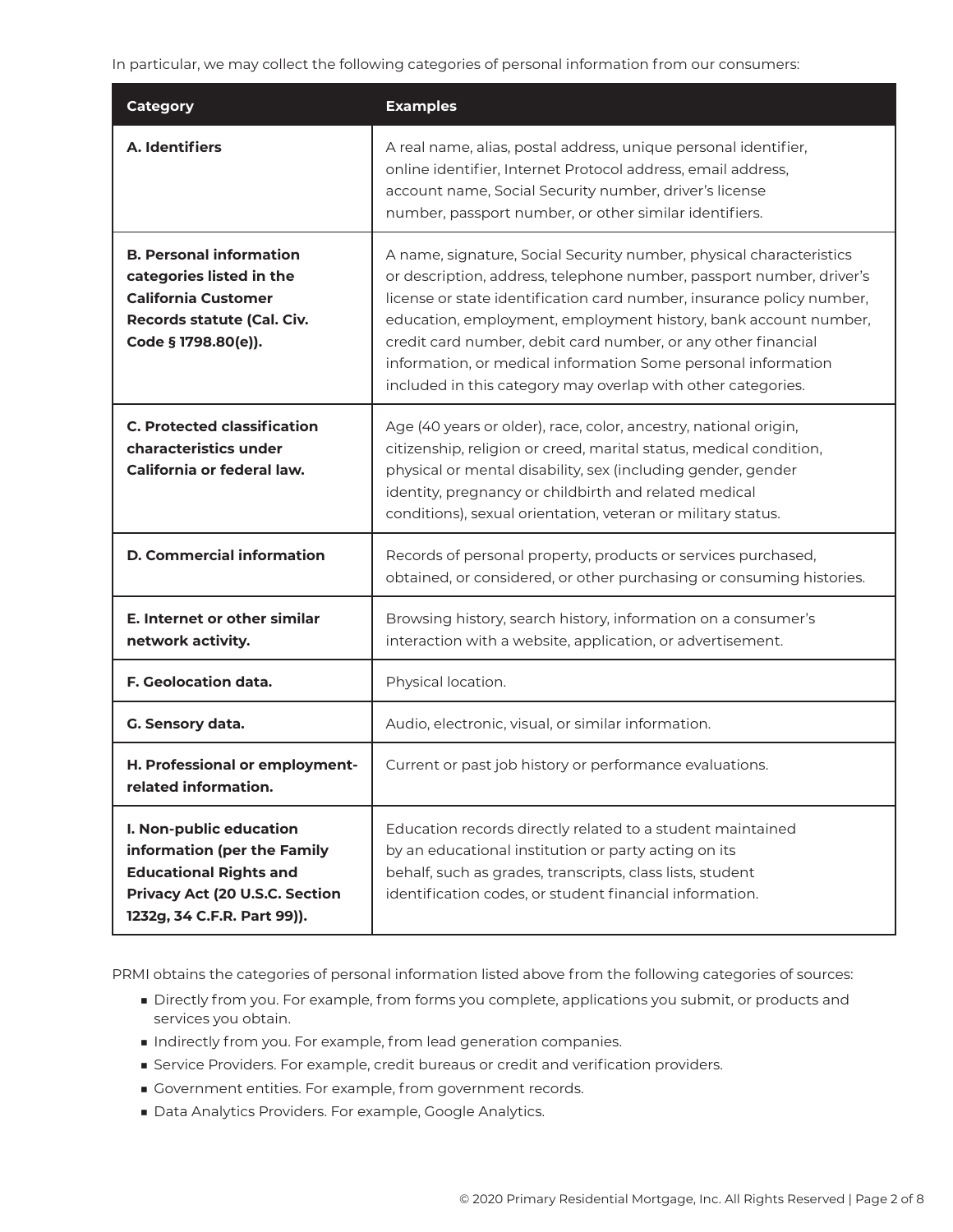# **Use of Personal Information**

We may use the personal information we collect for one or more of the following purposes:

- To fulfill or meet the reason you provided the information. For example, if you share your name and contact information to request information on obtaining a residential loan or ask a question about our products or services, we will use that personal information to respond to your inquiry. If you provide your personal information to apply for a residential loan, we will use that information to process your application, payment and facilitate loan closing. We may also save your information for legal or regulatory purposes, loan fulfillment, and/or loan servicing.
- To create, maintain, customize, and secure your account with us.
- To process your requests, transactions, and payments and prevent transactional fraud.
- To provide you with support and to respond to your inquiries, including to investigate and address your complaints and monitor and improve our responses.
- To provide auditing related to a current interaction with you and concurrent transactions, including, but not limited to, counting ad impressions to unique visitors, verifying positioning and quality of ad impressions, and auditing compliance with this specification and other standards.
- To detect security incidents, protect against malicious, deceptive, fraudulent, or illegal activity, and prosecute those responsible for that activity.
- To debug to identify and repair errors that impair existing intended functionality.
- For short-term, transient use, provided that the personal information is not disclosed to another third party and is not used to build a profile about a consumer or otherwise alter an individual consumer's experience outside the current interaction, including, but not limited to, the contextual customization of ads shown as part of the same interaction.
- To perform services, including maintaining or servicing accounts, providing customer service, processing or fulfilling orders and transactions, verifying customer information, processing payments, providing financing, providing advertising or marketing services, or providing similar services.
- To respond to law enforcement requests and as required by applicable law, court order, or governmental regulations.
- As described to you when collecting your personal information or as otherwise set forth in the CCPA.
- To evaluate or conduct a merger, divestiture, restructuring, reorganization, dissolution, or other sale or transfer of some or all of PRMI's assets, whether as a going concern or as part of bankruptcy, liquidation, or similar proceeding, in which personal information held by PRMI about our consumers is among the assets transferred.
- To advertise to you
- To offer employment

PRMI will not collect additional categories of personal information or use the personal information we collected for materially different, unrelated, or incompatible purposes without providing you notice.

# **Sharing Personal Information**

PRMI may disclose your personal information to a third party for a business purpose. PRMI does not sell your personal information. When we disclose personal information for a business purpose, we enter into a contract that describes the purpose and requires the recipient to both keep that personal information confidential and not use it for any purpose except performing the contract.

The following table identifies the categories of personal information that we disclosed for a business purpose in the 12 months preceding the Effective Date of this notice and, for each category, the category of third parties to whom the personal information was disclosed. We did not sell personal information to third parties in the 12 months preceding the Effective Date of this notice.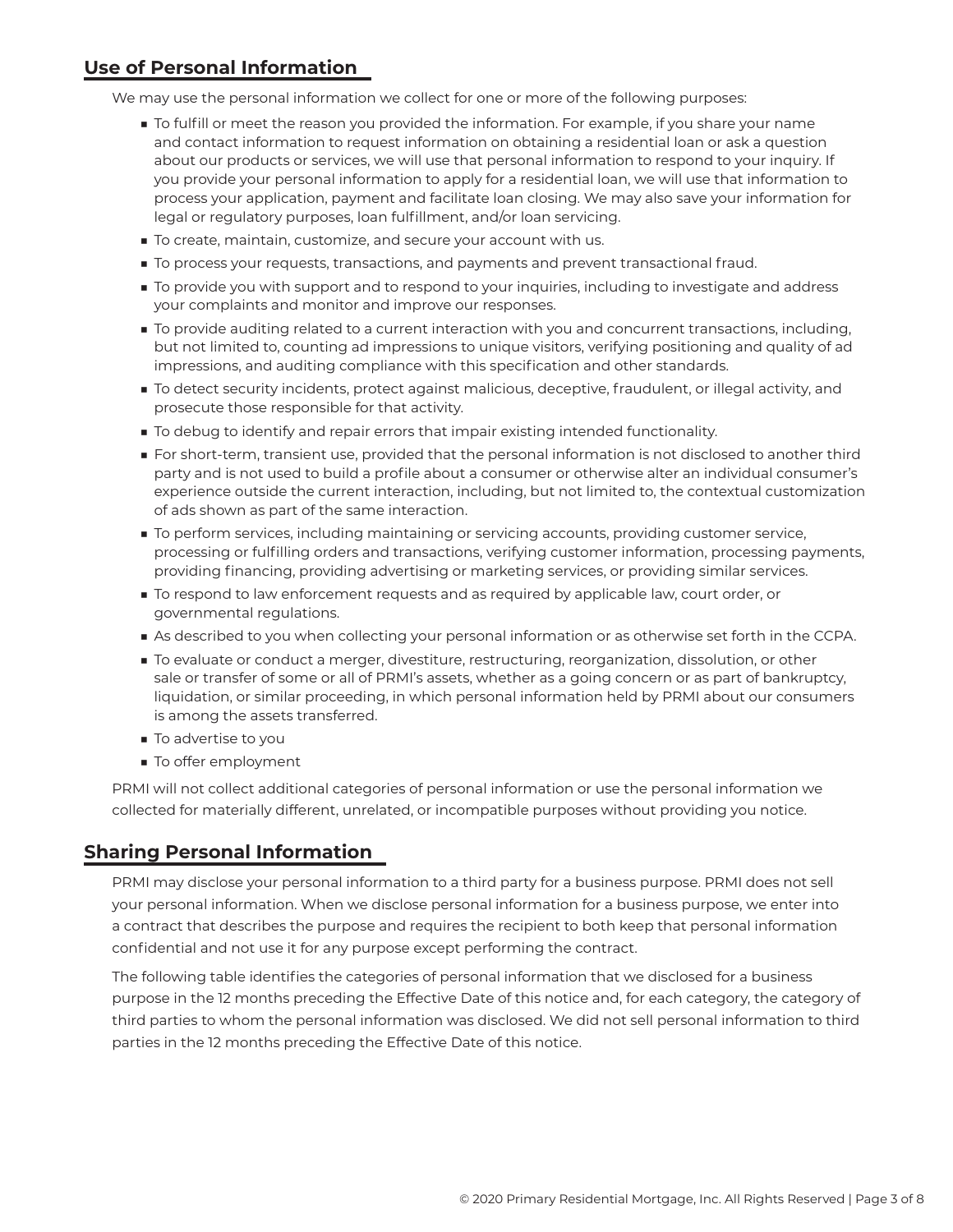| <b>Category A</b>      | Data Analytics Providers                            |
|------------------------|-----------------------------------------------------|
| Categories A, B, and H | Service Providers   Investors   Government entities |
| <b>Category C</b>      | Government entities   Investors                     |
| <b>Category D</b>      | Marketing providers                                 |
| <b>Category I</b>      | Investors   Government entities                     |

#### **Sales of Personal Information**

PRMI does not sell your personal information. PRMI does not knowingly sell the personal information of any minors (those under the age of 16).

# **Your Rights and Choices**

The CCPA provides consumers with specific rights regarding their personal information. This section describes your CCPA rights and explains how to exercise those rights.

#### **Right to Know**

You have the right to request that PRMI disclose certain information to you about our collection and use of your personal information over the past 12 months. Once we receive and confirm your verifiable consumer request (see Exercising Right to Know and Deletion Rights), we will disclose to you:

- The categories of personal information we collected about you.
- The categories of sources for the personal information we collected about you.
- Our business or commercial purpose for collecting or selling that personal information.
- The categories of third parties with whom we share that personal information.
- The specific pieces of personal information we collected about you.
- If we sold or disclosed your personal information for a business purpose, two separate lists disclosing:
	- □ sales, identifying the personal information categories that each category of recipient purchased; and disclosures for a business purpose, identifying the personal information categories that each category of recipient obtained.

We do not provide the right to know for B2B personal information.

#### **Deletion Request Rights**

You have the right to request that PRMI delete any of your personal information that we collected from you and retained, subject to certain exceptions. Once we receive and confirm your verifiable consumer request (see Exercising Right to Know and Deletion Rights), we will delete (and direct our service providers to delete) your personal information from our records, unless an exception applies.

We may deny your deletion request if a statutory or regulatory exception applies or retaining the information is necessary for us or our service provider(s) to:

- Complete the transaction for which we collected the personal information, provide a loan or service that you requested, take actions reasonably anticipated within the context of our ongoing business relationship with you, or otherwise perform our contract with you.
- Detect security incidents, protect against malicious, deceptive, fraudulent, or illegal activity, or prosecute those responsible for such activities.
- Comply with the California Electronic Communications Privacy Act (Cal. Penal Code § 1546 et. seq.).
- Engage in public or peer-reviewed scientific, historical, or statistical research in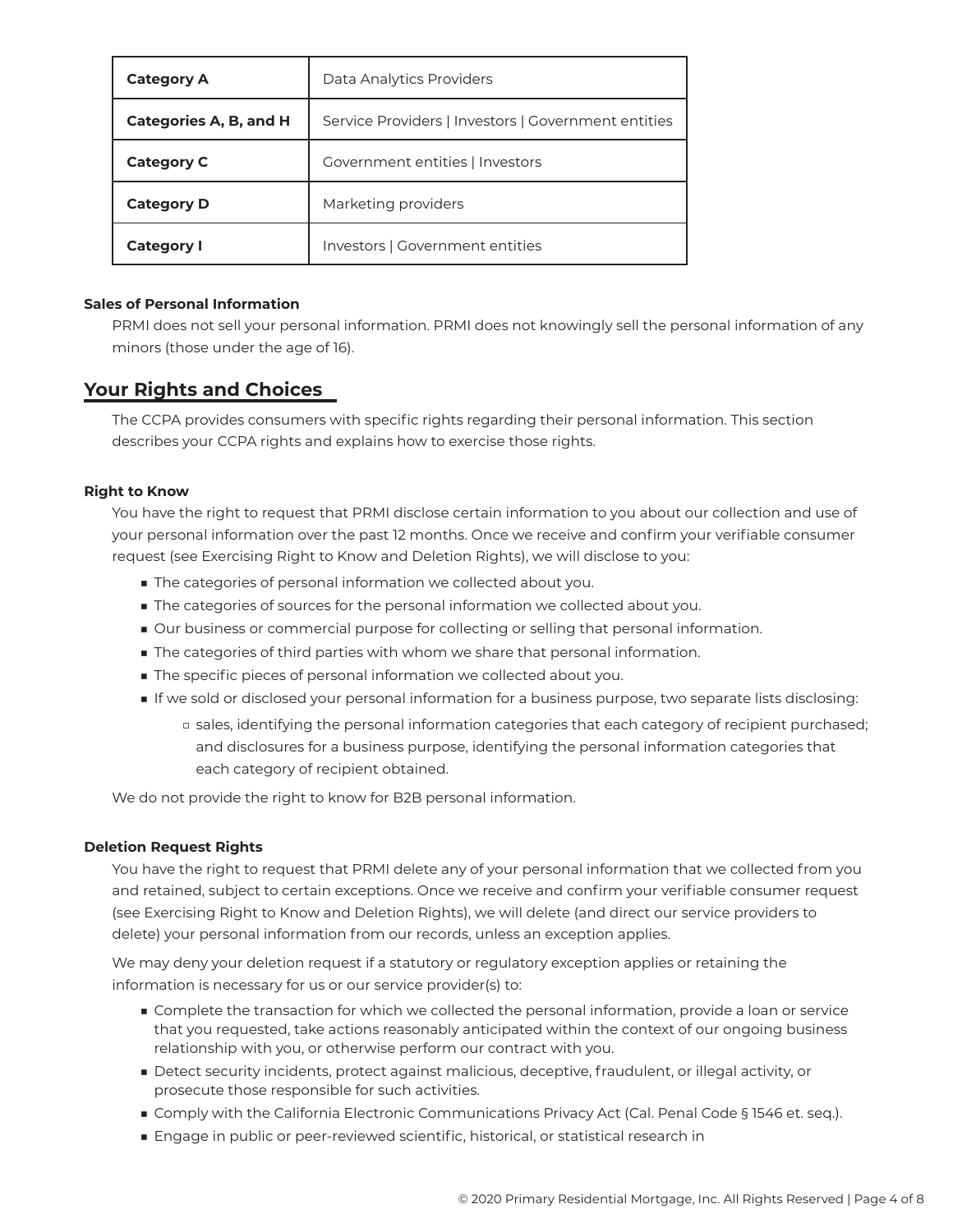the public interest that adheres to all other applicable ethics and privacy laws, when the information's deletion may likely render impossible or seriously impair the research's achievement, if you previously provided informed consent.

- Enable solely internal uses that are reasonably aligned with consumer expectations based on your relationship with us.
- Comply with a legal obligation.
- Make other internal and lawful uses of that information that are compatible with the context in which you provided it.

We do not provide these deletion rights for B2B personal information.

#### **Exercising Right to Know and Deletion Rights**

To exercise the right to know and deletion rights described above, please submit a verifiable consumer request to us by either:

- Calling us at 800-255-2792 ext 1000025
- Visiting https://www.primeres.com/ccpa-form.

Only you, or someone legally authorized to act on your behalf, may make a verifiable consumer request related to your personal information. You may also make a verifiable consumer request on behalf of your minor child. If you are submitting a request on behalf of a California resident, please submit the request through one of the designated methods discussed above. After submitting the request, we will require additional information to verify your authority to act on behalf of the California resident.

You may only make a verifiable consumer request for the right to know twice within a 12-month period. The verifiable consumer request must:

- Provide sufficient information that allows us to reasonably verify you are the person about whom we collected personal information or an authorized representative.
- Describe your request with sufficient detail that allows us to properly understand, evaluate, and respond to it.

We cannot respond to your request or provide you with personal information if we cannot verify your identity or authority to make the request and confirm the personal information relates to you.

Making a verifiable consumer request does not require you to create an account with us. We will only use personal information provided in a verifiable consumer request to verify the requestor's identity or authority to make the request.

#### **Response Timing and Format**

We endeavor to respond to a verifiable consumer request within forty-five calendar (45) days of its receipt. If we require more time (up to 90 calendar days), we will inform you of the reason and extension period in writing.

If you have an account with us, we will deliver our written response to that account. If you do not have an account with us, we will deliver our written response by mail or electronically, at your option.

Any disclosures we provide will only cover the 12-month period preceding the verifiable consumer request's receipt. The response we provide will also explain the reasons we cannot comply with a request, if applicable.

We do not charge a fee to process or respond to your verifiable consumer request unless it is excessive, repetitive, or manifestly unfounded. If we determine that the request warrants a fee, we will tell you why we made that decision and provide you with a cost estimate before completing your request.

#### **Personal Information Sales Opt-Out and Opt-In Rights**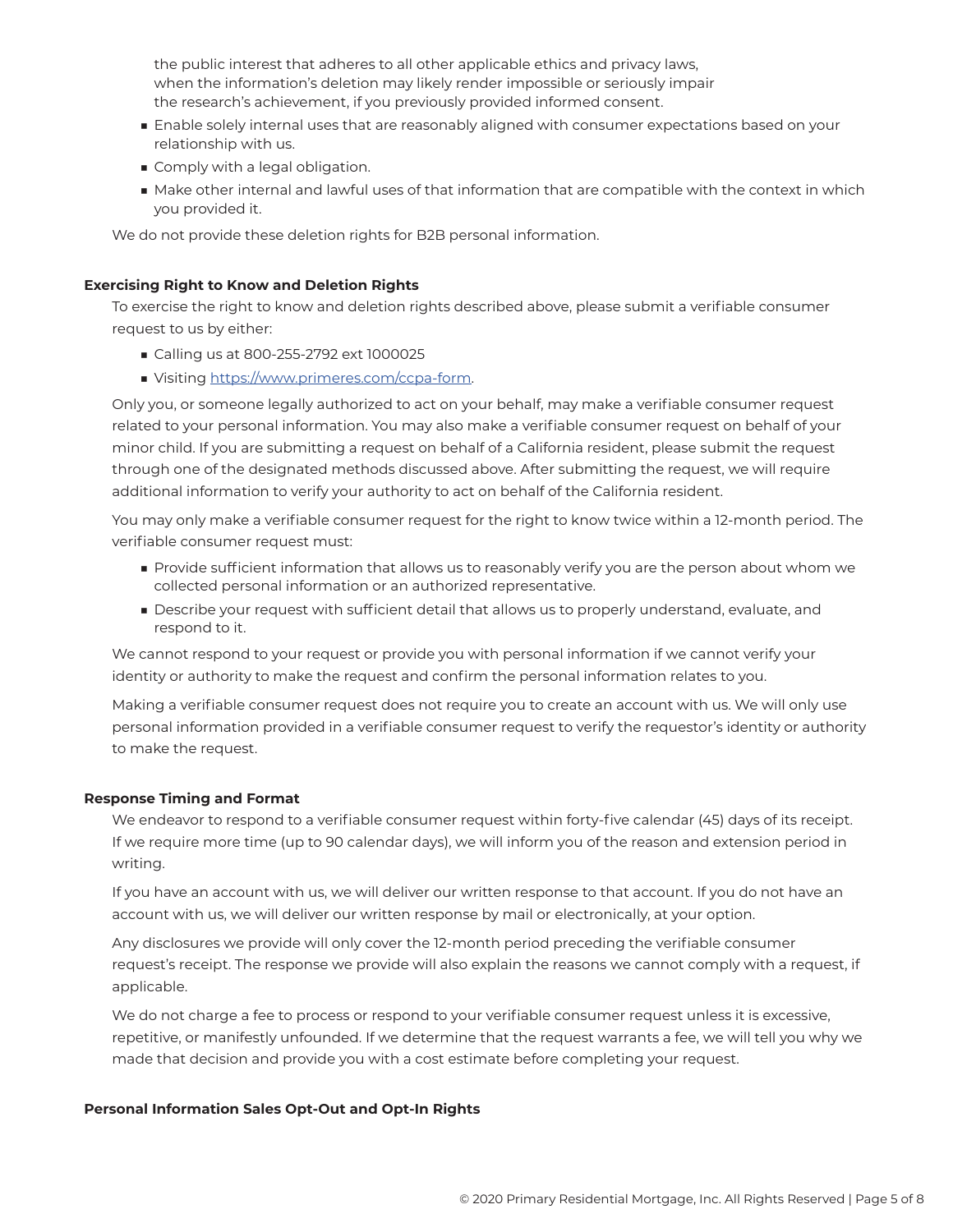Consumers have the right to direct a business that sells your personal information to stop selling it and to refrain from doing so in the future.

PRMI does not sell your personal information and therefore does not have an opt-out process.

# **Non-Discrimination**

We will not discriminate against you for exercising any of your CCPA rights. Unless permitted by the CCPA, we will not:

- Deny you goods or services.
- Charge you different prices or rates for goods or services, including through granting discounts or other benefits, or imposing penalties.
- Provide you a different level or quality of goods or services.
- Suggest that you may receive a different price or rate for goods or services or a different level or quality of goods or services.

However, we may offer you certain financial incentives permitted by the CCPA that **can result** in different prices, rates, or quality levels. Any CCPA-permitted financial incentive we offer will reasonably relate to your personal information's value and contain written terms that describe the program's material aspects. Participation in a financial incentive program requires your prior opt in consent, which you may revoke at any time. We currently do not offer any financial incentives.

#### **Accessibility**

We are committed to ensuring this Privacy Policy is accessible to individuals with disabilities. If you wish to access this Privacy Policy in an alternative format, please contact us as described below.

#### **Contact Information**

If you have any questions or comments about this notice, the ways in which PRMI collects and uses your information described below and in the Privacy Policy, your choices and rights regarding such use, or wish to exercise your rights under California law, please do not hesitate to contact us at:

**Phone:** 800-255-2792, extension 1000025

#### **Website:** https://www.primeres.com/ccpa-form

#### **Postal Address:**

Primary Residential Mortgage, Inc. Attn: Compliance Department 1480 North 2200 West Salt Lake City, UT 84116

# Notice to California Employees and Prospective Employees

**Effective December 17, 2019** | Last updated on: June 29, 2020

This **Notice to California Employees and Prospective Employees** is provided pursuant to the California Consumer Privacy Act of 2018 ("CCPA") and applies solely to all Primary Residential Mortgage, Inc. ("PRMI" or "we") employees, job applicants, contractors, or similar individuals who reside in the State of California (collectively, "employees" or "you"). Any terms defined in the CCPA have the same meaning when used in this notice.

# **Information We Collect**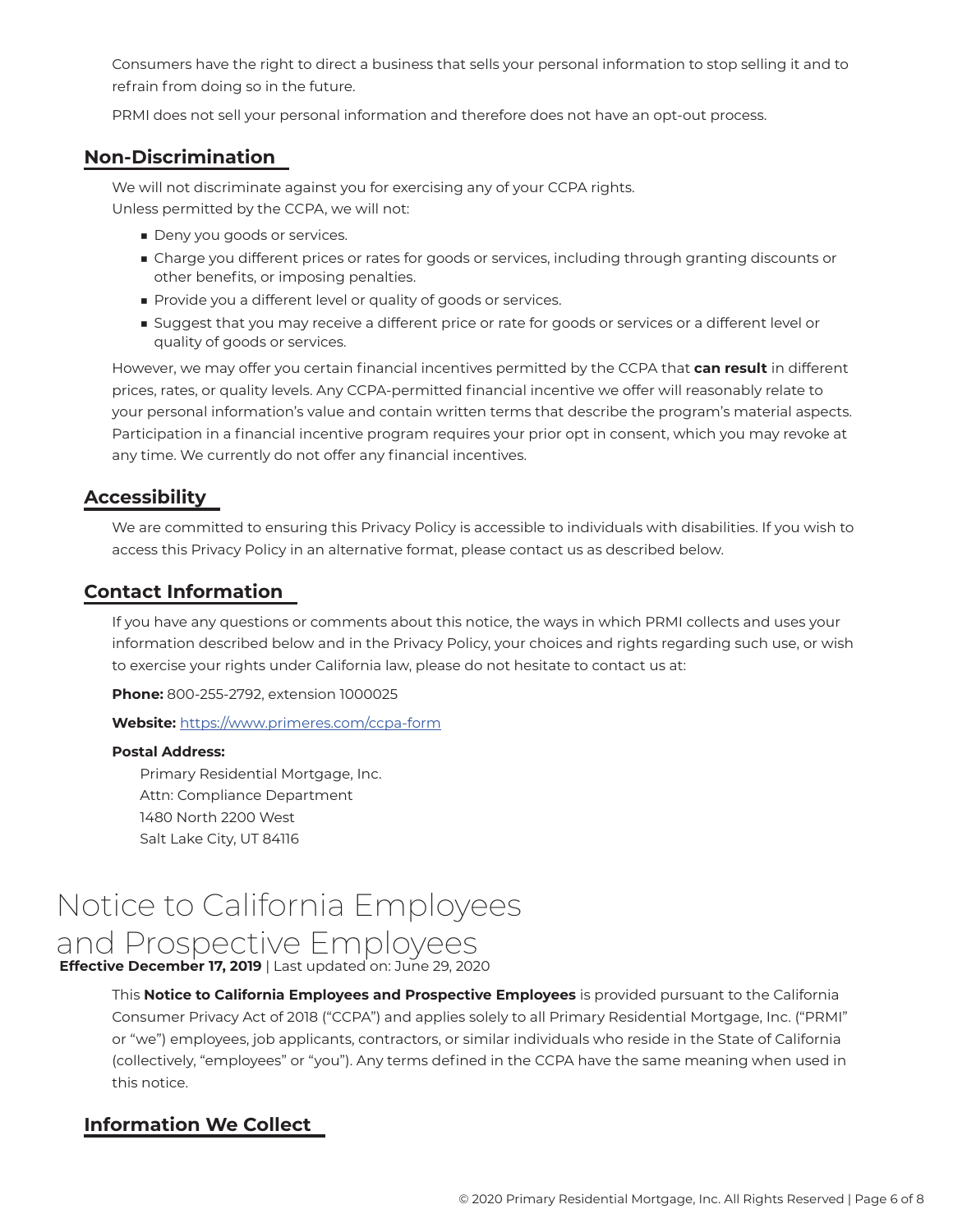PRMI collects information that identifies, relates to, describes, references, is reasonably capable of being associated with, or could reasonably be linked, directly or indirectly, with a particular employee ("personal information"). Personal information does not include:

- Publicly available information from government records.
- Deidentified or aggregated information.
- Information excluded from the CCPA's scope, like:
	- □ medical information governed by the California Confidentiality of Medical Information Act (CMIA), protected health information collected by a covered entity or business associate governed by the Health Insurance Portability and Accountability Act of 1996 (HIPAA), or clinical trial data;
	- □ personal information covered by certain sector-specific privacy laws, including the Fair Credit Reporting Act (FCRA), the Gramm-Leach-Bliley Act (GLBA) or California Financial Information Privacy Act (FIPA), and the Driver's Privacy Protection Act of 1994.

In particular, we may collect the following categories of personal information from employees:

| <b>Category</b>                                                                                                                               | <b>Examples</b>                                                                                                                                                                                                                                                                                                                                                                                                                                                  |
|-----------------------------------------------------------------------------------------------------------------------------------------------|------------------------------------------------------------------------------------------------------------------------------------------------------------------------------------------------------------------------------------------------------------------------------------------------------------------------------------------------------------------------------------------------------------------------------------------------------------------|
| A. Identifiers                                                                                                                                | A real name, alias, postal address, unique personal identifier,<br>online identifier, Internet Protocol address, email address,<br>account name, Social Security number, driver's license<br>number, passport number, or other similar identifiers.                                                                                                                                                                                                              |
| <b>B. Personal information</b><br>categories listed in the<br><b>California Customer</b><br>Records statute (Cal. Civ.<br>Code § 1798.80(e)). | A name, signature, Social Security number, physical characteristics<br>or description, address, telephone number, passport number,<br>driver's license or state identification card number, education,<br>employment, employment history, bank account number,<br>credit card number, debit card number, or any other financial<br>information, or medical information Some personal information<br>included in this category may overlap with other categories. |
| <b>C. Protected classification</b><br>characteristics under<br>California or federal law.                                                     | Age (40 years or older), race, color, ancestry, national origin,<br>citizenship, religion or creed, marital status, medical condition,<br>physical or mental disability, sex (including gender, gender<br>identity, pregnancy or childbirth and related medical<br>conditions), sexual orientation, veteran or military status.                                                                                                                                  |
| <b>D. Commercial information</b>                                                                                                              | Records of personal property, products or services purchased,<br>obtained, or considered, or other purchasing or consuming histories.                                                                                                                                                                                                                                                                                                                            |
| <b>E. Biometric information.</b>                                                                                                              | Genetic, physiological, behavioral, and biological characteristics,<br>or activity patterns used to extract a template or other<br>identifier or identifying information, such as, gait, or other<br>physical patterns, and sleep, health, or exercise data.                                                                                                                                                                                                     |
| F. Internet or other similar<br>network activity.                                                                                             | Browsing history, search history, information on a consumer's<br>interaction with a website, application, or advertisement.                                                                                                                                                                                                                                                                                                                                      |
| G. Geolocation data.                                                                                                                          | Physical location.                                                                                                                                                                                                                                                                                                                                                                                                                                               |
| H. Sensory data.                                                                                                                              | Audio, electronic, visual, or similar information.                                                                                                                                                                                                                                                                                                                                                                                                               |